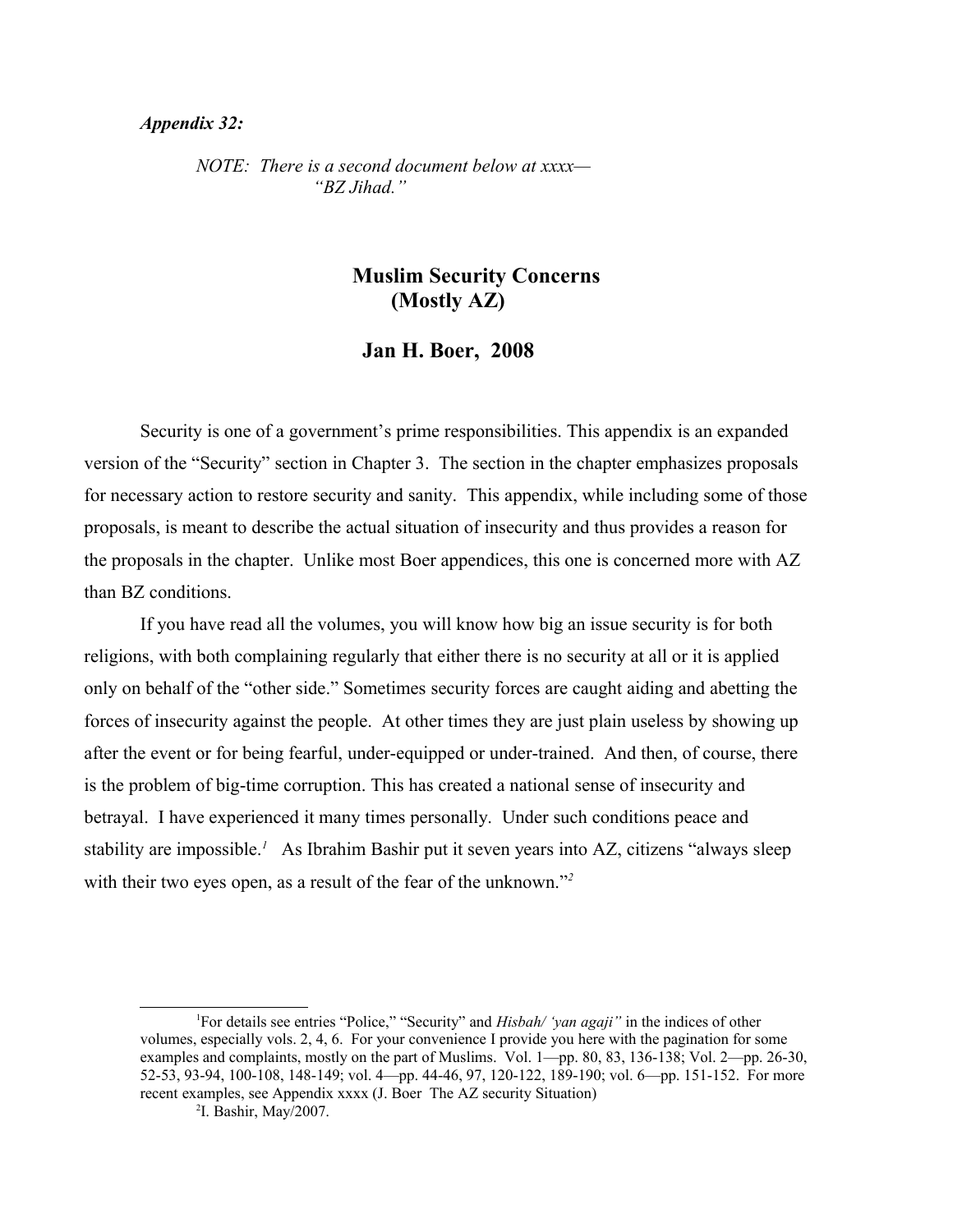In the context of the Maitatsine riots during the early 80s, an anonymous *Radiance* writer warned the FG that it stands to gain nothing "by mystifying and undermining the significance of these riots to the Muslim *ummah*. He described its police force as "frightened sheep on the advance of a motley crew of kids armed with sticks and cutlasses." The FG "should realise that the stability of the nation depends on the extent of its ability to establish real, absolute justice."<sup>[3](#page-1-0)</sup> In other words, "Government, wake up to your responsibilities." That was the people's soughtfor solution of that day and by and large remains so till this day.

Abdulrahman Ahmad pretty well summarised the general Muslim feeling during the AZ period as far as the Nigerian Police Force (NPF) goes. He joined the chorus of those who berated the government for "its inability to identify and prosecute those behind these crises." And then he placed heavy emphasis on the law-and-order angle by demanding an upgrade of law enforcement agencies. They should be increased in number and strength, better funded and better motivated. "If our leaders are serious about stopping crises in the country, why can't they strengthen our law enforcement agencies? We have been grossly under-policed. The few we have are poorly trained, poorly attired and motivated. Increase their numbers, their pay, and pay them when due."<sup>[4](#page-1-1)</sup>

Not only do the security forces often fail to provide the protection people expect from them, they not infrequently actively contribute to the chaos and insecurity. Ibrahim Bashir wrote, "The Police are used to achieve so many things, including election rigging, without looking at the consequences or implications of their action, while those who ride on them to attain power always sorget about them afterwards.*[5](#page-1-2)* This was true not only for the NPF and the army, but also for the '*yan agaji* or the *hisba*, the youthful morality police appointed by sharia governments, the very ones promising to turn the ship around! After the *'yan agaji* had created a mob-like atmosphere in Gusau, one "concerned citizen," Buhari Isah, blamed their misbehavour on ignorance: "They blindly conduct their job the way they like as against the true Islamic sharia ordered by God. In fact, even in the Holy Qur'an, there is nowhere you can find where God encourages intimidation of human beings." Fellow citizen Ige Musa Gusau chimed in, "*Hisba's* mode of operation is witch-hunting and harassment. Therefore, we are appealing to the

<span id="page-1-0"></span><sup>3</sup>*Radiance*, no. 4/83, p. 40.

<span id="page-1-1"></span><sup>4</sup>Y. Akinsuyi, 17 Oct/2004.

<span id="page-1-2"></span><sup>5</sup> I. Bashir, May/2007.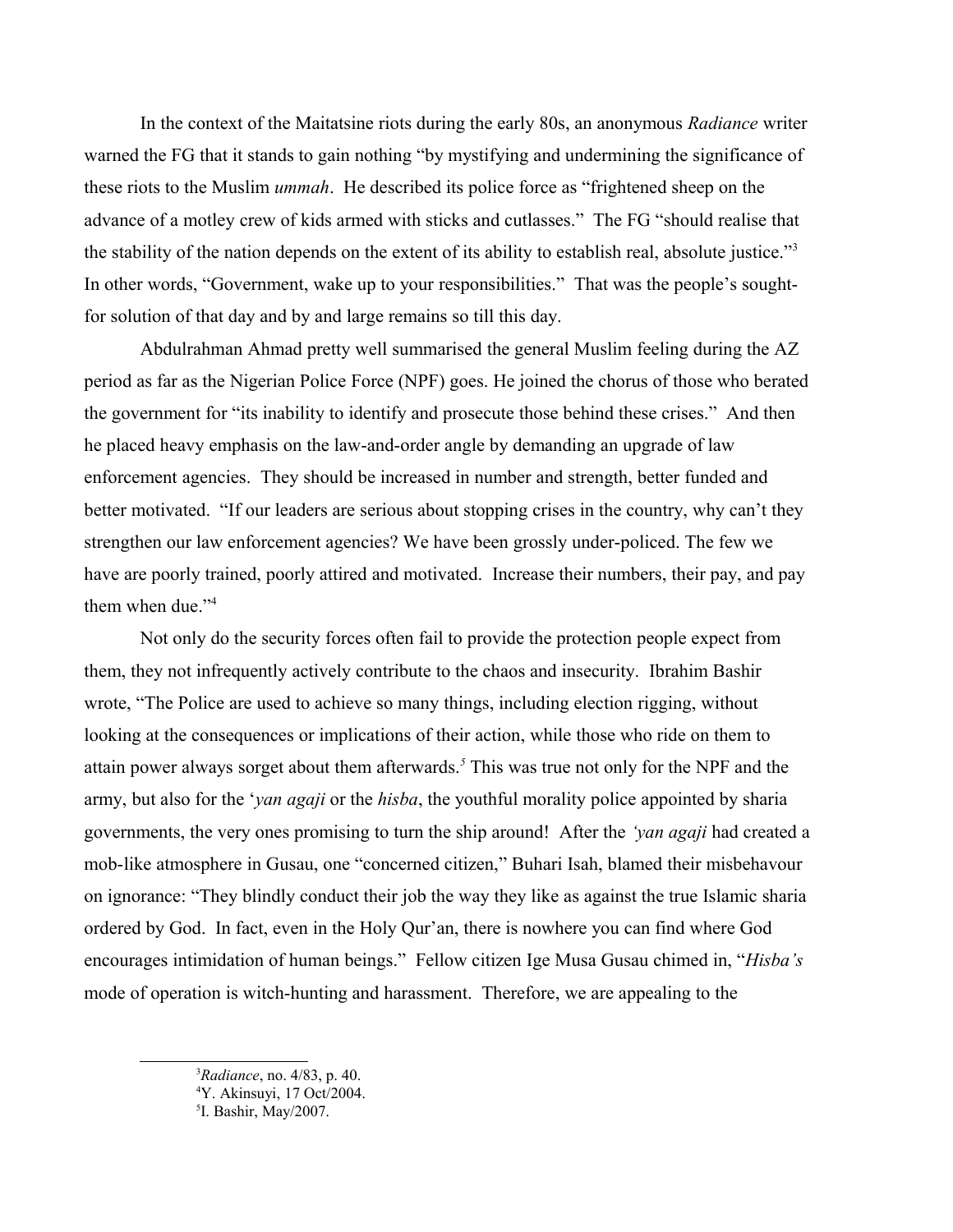Governor, whose idea of *Hisbah* in the state was to screen out the true members who know what sharia means, to rescue innocent people from being intimidated."*[6](#page-2-0)*

Ibrahim Bashir explained at length the terrible corruption and oppression to which the lowly members of the NPF were subjected—beyond the imagination. They cannot live without engaging in corruption themselves. After his litany of woes, he concluded,

*Unless we address our priorities and consider the welfare of our fellow countrymen, especially those who stake their lives to protect you and me, as equally important as ours, we will continue to grapple with insecurity in our fatherland, as the society continues to produce bad eggs even among the security operatives whose welfare packages cannot meet their needs. A word is enough for the wise.[7](#page-2-1)*

Dan Halilu recognized the need for "some restructuring" of society. His first target was the need to establish a "state and local security force." He disapproved of the current arrangement under which "the security of our lives and property is in the hands of people who do not give a hoot if the entire state is wiped out. There is no justification for putting the security of states in hands hundreds of miles away, who cannot easily assess the level of our insecurity."*[8](#page-2-2)*

The issue of insecurity was wider and deeper than security forces. As if he foresaw the rise in general violence among Muslims, in his Zamfara launching speech, Abdul Alao warned Governor Sani, the Ulama and Muslims in general, "We must be very careful in our pursuit of this noble goal. This is important so that our enemies may not put us in a tight corner. We should not allow a few fanatics to derail our goal by taking the law into their hands. For some people to start burning beer parlours and hotels is not good for our cause."*[9](#page-2-3)* If you have read Volumes 6 and 7 you will agree that this much-needed warning would require more forceful control than some sharia regimes were either willing or able to assert.

As already told in Volume 2, Sheikh Yakubu Hassan, Chairman of the Katsina State branch of the *Izala* Islamic group, blamed religious violence on the failure of governments to punish the culprits. Speaking of the Kaduna riot of early 2000, he explained that its perpetrators "embarked on the main because those who participated in the previous crises virtually went scot-free. Unless the government flushed out and punished the culprits of the latest violence in Kaduna, there will

<span id="page-2-0"></span><sup>6</sup> I. Salisu, 16 Nov/2004.

<span id="page-2-1"></span><sup>7</sup> I. Bashir, May/2007. See also *TELL*, 6 June/2005, for a more extensive litany.

<span id="page-2-2"></span><sup>8</sup> I. Dan Halilu, "The Rantings…," Apr/2003.

<span id="page-2-3"></span><sup>9</sup>A. Alao, 5 Nov/99.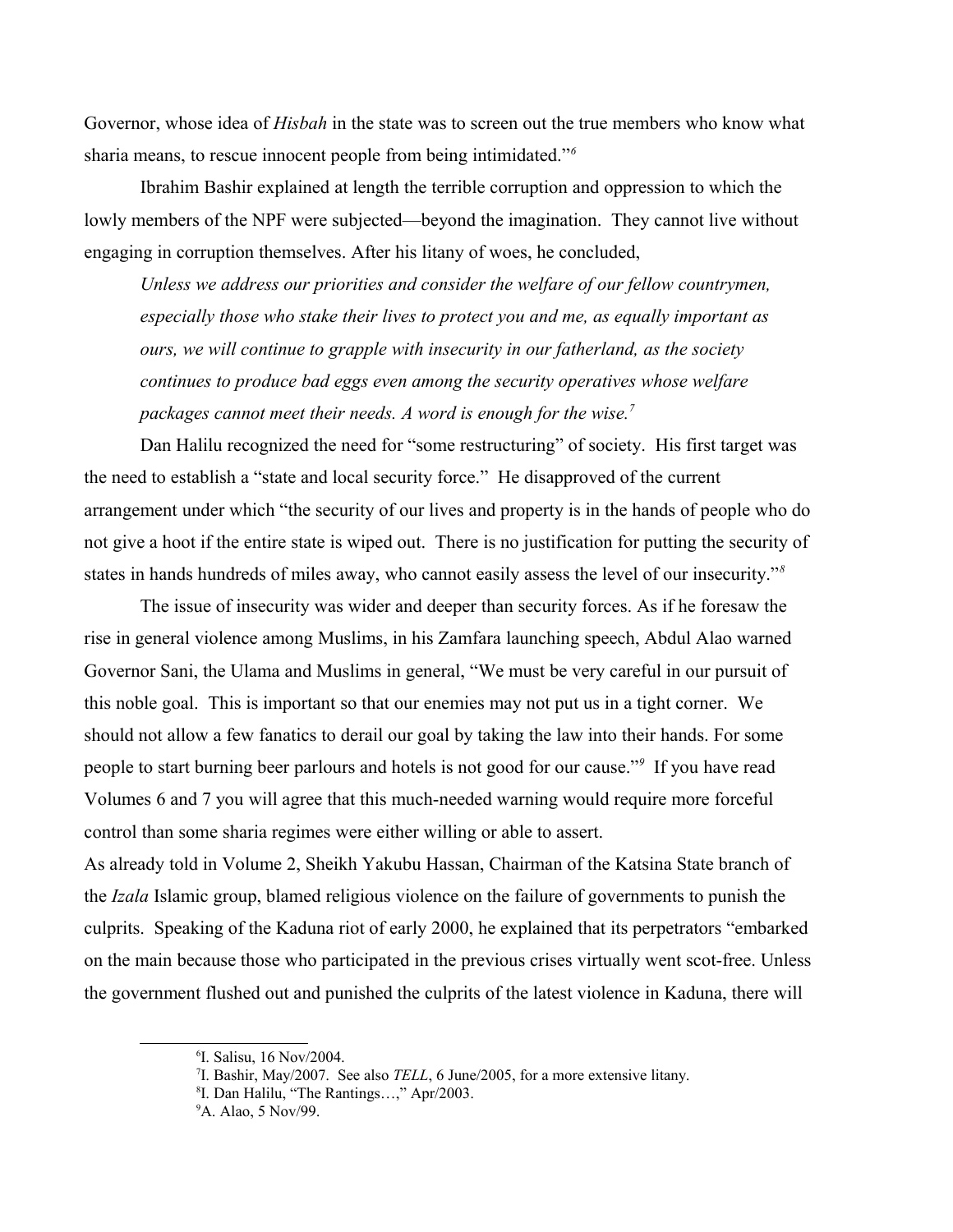be no end to religious crises, as the arsonists will continue to be encouraged by government's inaction."*[10](#page-3-0)*

The complaint has been aired repeatedly by high and low over the years. In connection with the Plateau tragedy of 2004, even former President Ibrahim Babangida warned, "The earlier these faceless persons who perpetrated these crimes are identified and brought to book, the better it would be for the peaceful co-existence of the multi-cultural people of Plateau." In fact, he encouraged the Plateau Government to "leave no stone unturned in apprehending the perpetrators of this crime which, unless checked now, such dastardly acts of wanton destruction of lives and properties of innocent people by a select group…"—the sentence is left unfinished.*[11](#page-3-1)* This is an amazing complaint, coming from a former ruler against whom the same complaint was aired *frequently*.

Abubakar Umar, former military governor of Kaduna, commented on "the current religious crisis rocking Kano" during the 2007 elections. Recently, he stated, "religious extremism and intolerance have taken a frightening leap forward. We are moving closer to an all-out religious war. As we speak, hundreds of thousands of people have been rendered refugees in Kano, with many unable to escape with their lives." It has become clear, he said, "that those intent on using religion as a pretext to visiting their frustrations on society won't stop until society take adequate measures to stop them." He insisted that "those found culpable in the religious crisis should pay the supreme price." "Government must declare that religious aggression, especially aggression which leads to death, carries mandatory capital punishment. The situation requires that all religious attacks on others be thoroughly investigated and the offenders promptly prosecuted." Reporter Akhaine continued her story: Umar

*advised the government that "the law forbidding the preaching and dissemination of hate messages must be enforced strictly" and that "there is need for state governments in the North to establish religious peace enforcement agencies with equal powers of investigation, arrest and prosecution of persons hiding behind religions to foment trouble. If government considered it necessary to establish para-military agencies to check trafficking in drugs or corruption in financial and economic matters, crimes that,* 

<span id="page-3-0"></span><sup>10</sup>*NN*, 2 Mar/2000. J. Boer, vol. 2, 2004, pp. 88 , 103.

<span id="page-3-1"></span><sup>11</sup>*DT*, 8 May/2004.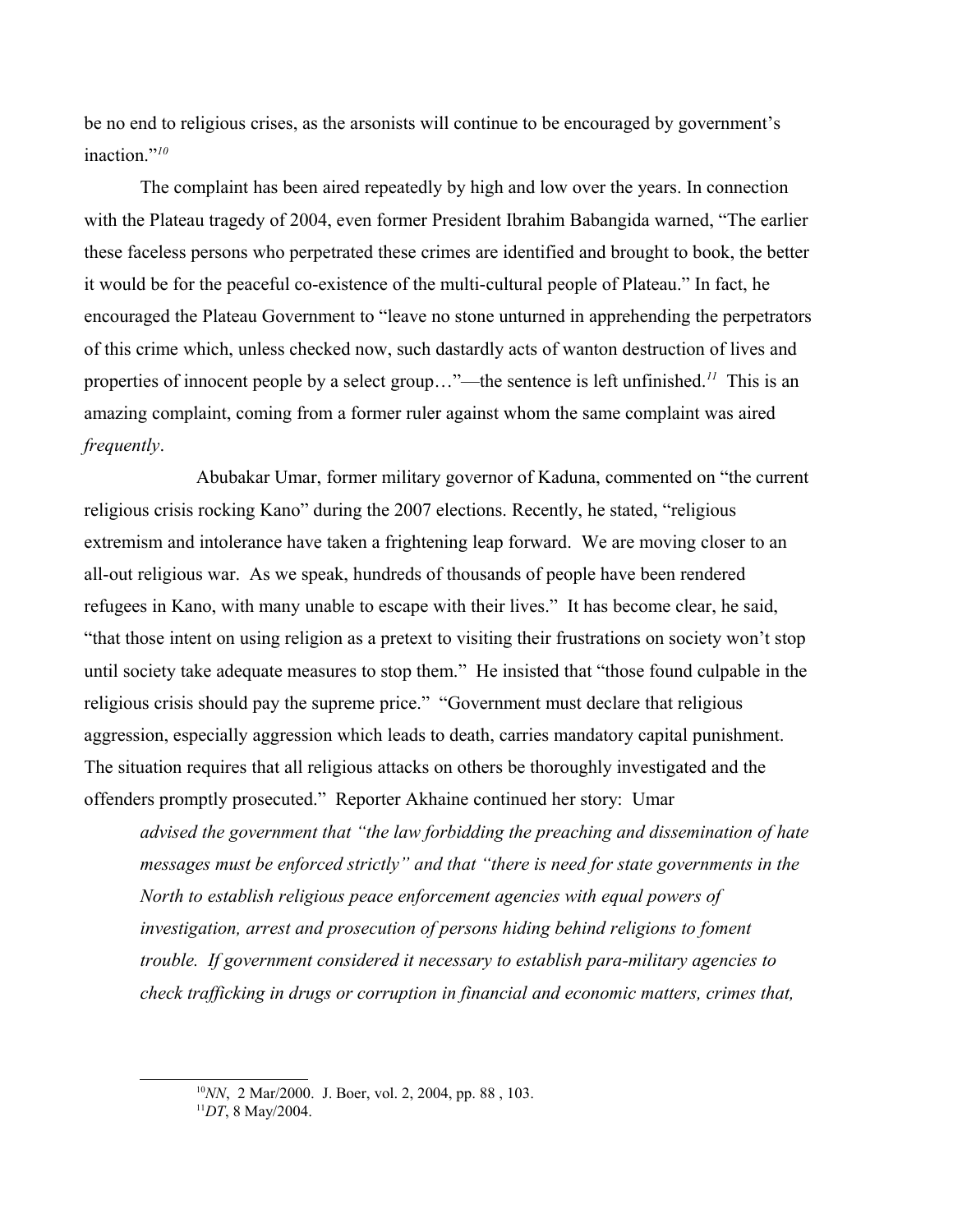*in comparision with religious misuse, are less incendiary, there is no justification for not setting up religious police. It is an enforcement agency long overdue."[12](#page-4-0)* That, of course, was the reason for the *hizbah.* 

Directly related to government failure to apprehend the culprits is their failure to publish the reports that various commissions, at both state and FG levels, had been assigned to write on various riots. Every riot results in one or more commissions assigned to find out the "immediate and remote causes," but their reports, often referred to as "white papers," are seldom published. As Ibrahim El-Zakzaki put it,

*Government should be held responsible for the [sharia] tragedy in Kaduna, as people*  who instigated similar incidents in the past were never punished. In Kafanchan in 1987, *a lot of people were killed. A commission of enquiry was instituted, but nothing else was done. There were two other cases in Zangon Kataf in 1992, and another commission was instituted. It apportioned blame to those who were responsible, but they were rewarded chieftaincy titles. Other commissions did good jobs and submitted their reports, but government failed to act.[13](#page-4-1)*

The EDP workshop held in Kano also addressed the issue. It recognized that failure to publish these white papers prevented the identification, the arrest and punishment of agitators of violence. The participants would "do everything possible to make government release the white papers on the various crises in the state and that the culprits should be punished to serve as a deterrent."<sup>[14](#page-4-2)</sup>

Salisu Bala strongly agreed that the lack of publication of reports such as white papers has been very damaging. He wrote of "the deliberate act by government of sweeping all the findings and recommendations of the various committees of inquiries, including white paper reports, under the carpet." "Committees of enquiries were set up, white paper reports were presented to the government, with the exception of that of Zangon Kataf, which government decided not to release." Justice Karibi Whyte headed a tribunal about the Kafanchan riot and a white paper was produced, "but despite all these efforts and waste of human energy and material resources, nothing was done, the culprits went unpunished; in fact, nobody was convicted." Bala

<span id="page-4-0"></span> $12$ S. Akhaine, 20 Apr/2007. For further details about these Kano riots, see M. Kwaru and H. Karofi, 20 Apr/2007; *VS*, "Nigerian Islamic Group…," 18 Apr/2007.

<sup>&</sup>lt;sup>13</sup>NN, 2 Mar/2000, p. 15. K. Kolade, 4 Mar/2000. J. Boer, vol. 2, 2004, p. 103; vol. 3, vol. 3, 2004, pp. 154-157; vol. 7, 2007, pp. 237-238 (? xxx ch. 8)

<span id="page-4-2"></span><span id="page-4-1"></span><sup>14</sup>S. Obassa, 28 June/2001.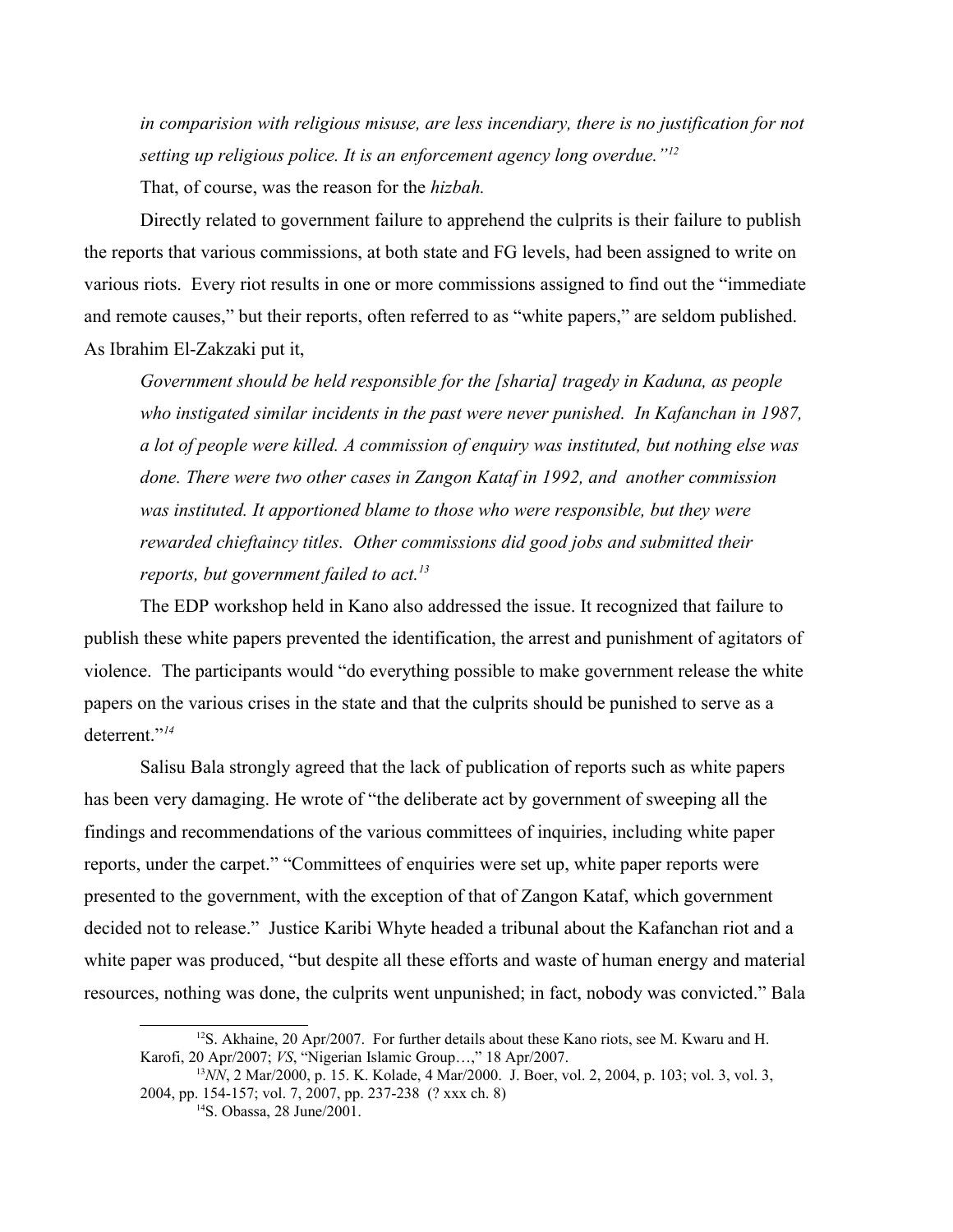quoted from Yusufu B. Usman: "Even the few tribunals and commissions of inquiry established to investigate these conflicts, produce reports which sometimes lead to white papers, [but] which hardly go beyond the desks of top government officials and some editors of media houses." Bala concluded that "this has encouraged the same people, this time in Kaduna metropolis, to commit worse [crimes] than what had happened in the previous conflicts put together."*[15](#page-5-0)*

After the 2007 elections, the issue of security continues to be uppermost in the minds of of governors and emirs even. A rather amazing meeting took place in Kano between the State Command of the NPF and the Kano Stakeholders Forum. Here Governor Shekarau and other members of the Kano powerbrokers seemed helpless in the face of insecurity. Accusations were traded back and forth between the Governor and friends on the one hand and the police on the other. Though the big complaint was about armed robbers, the connection between politics, crime and corruption became clear during the process. And the complaint was similar to complaints about religious riots: No one gets apprehended. Hence, operators go about their nefarious business without fear in broad daylight. Insecurity everywhere and for several but related reasons.<sup>[16](#page-5-1)</sup>

In fact, Kano authorities at the time of this writing appear totally desparate about the crisis of violence and crime in their state. Please readYusha'u Ibrahim's article that can only be described as "incredible." Both Governor and Emir are pleading for help from the police, from the President and from the people themselves. They are appealing for prayer. It was even "reported that the police in the state invited a Bauchi State private hunter, Alhaji Ali Kwara, when they realized the situation is worsening on daily basis. But police in a swift reaction disputed the report, saying they have never invited any private detective to assist them." Nevertheless, there he was operating in the state. Kwara himself reported that he was indeed involved.[17](#page-5-2) For the whole picture, read Appendix 21 xxxx and 18 (J Boer AZ Security Situation) What happened, I am forced to ask, to the promised "*Pax Sharia?" +++++*

Sokoto continues to be wracked by intra-Muslim violence and a consequent sense of insecurity. It almost seems that if Northern Muslims cannot find Christians to molest, they will turn on each other. Ahmad Khalid told the story of how a violent gang destroyed his parental

<sup>15</sup>S. Bala, 2000, pp. 20, 30-32. Quotation from Y. Usman, *The Misrepresentation of Nigeria.* Kaduna: Vanguard, 2000, p. 4. For the latest on the "missing" Okigba report of the Abacha era see *TD*, 4 Feb/2007, Appendix 20. For more details, see ch. 4, (Christian Solutions xxxx)

<span id="page-5-1"></span><span id="page-5-0"></span><sup>16</sup>D. Mgboh, 4 Aug/2007.

<span id="page-5-2"></span><sup>17</sup>Y. Ibrahim, 3 Nov/2007.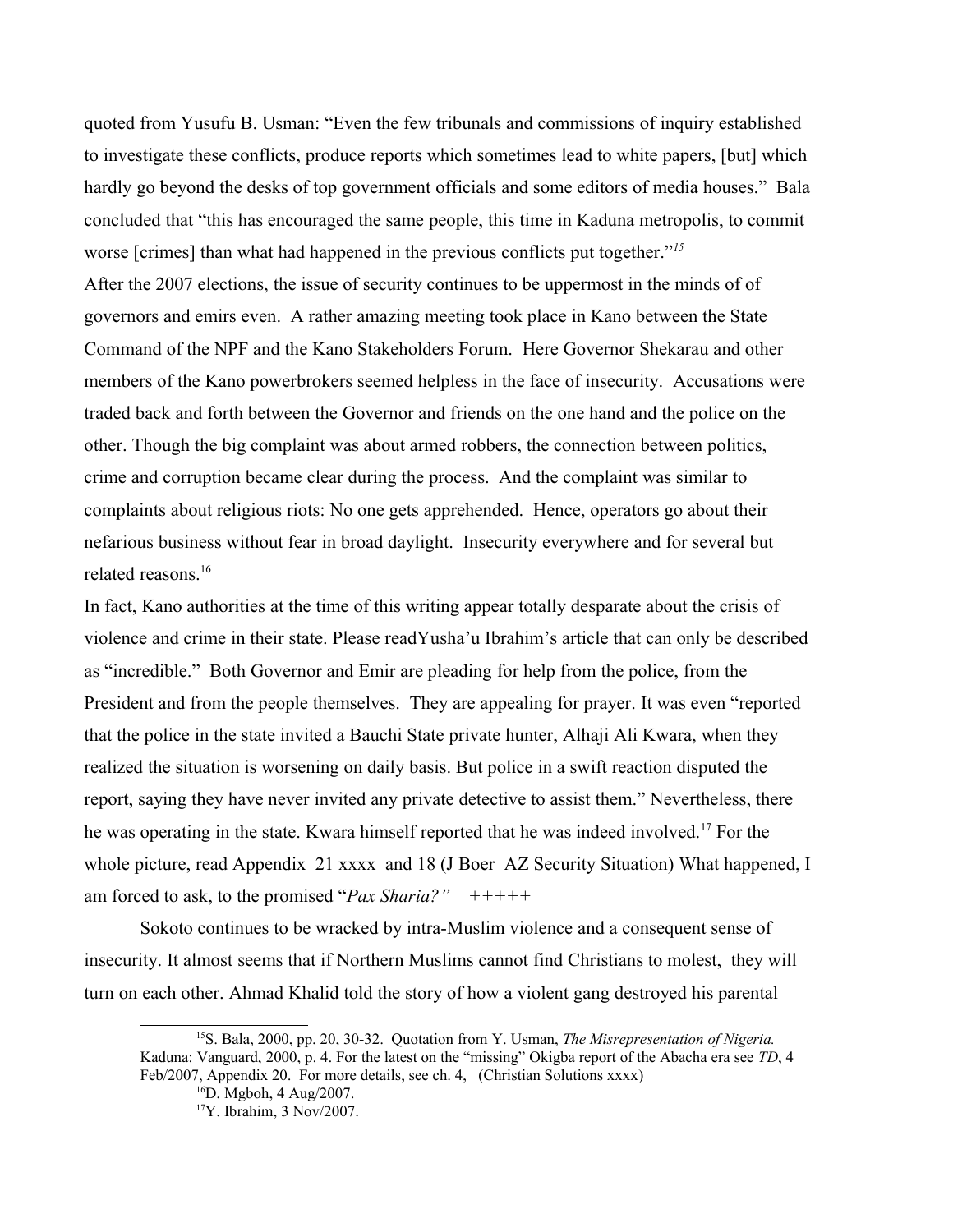home along with his scholarly father's unique library containing many invaluable Muslim classics, including even the Qur'an. And then the decades-old unchanged refrain: It is "so sad to note is that the government did nothing to unravel the perpetrators of these inhuman acts. Rather, the criminals continued with the burning of several other houses and killing of innocent souls unabated."[18](#page-6-0) Around that same time, "a prominent Sunni Muslim preacher Sheikh Umaru Hamza Dan Maishi'a was shot inside the Shehu Danfodiyo Mosque in Sokoto and later died in hospital. The Sheikh was a well-known critic of the city's Shi'ite community." In the fracas a young man, Abdullahi Buhari, was also killed. In this case, the police did immediately arrest suspected culprits, a whole 90 of them! I have not heard of the outcome. But Governor Aliyu Magatakarda Wamakko "warned perpetrators of religious crises to pack their bags and leave the state, because 'freedom has limits, and if they think they can forment trouble, we are prepared to deal with them squarely.'"<sup>[19](#page-6-1)</sup>

In reaction to all the Sokoto violence, the Joint Council of Ulamas spoke up. I reproduce Hamza Idris' report on their protest:

*The killing of Islamic clerics is undermining the peace and security of society, the Joint Council of Ulamas in Yobe State said yesterday. The* 

The desperate call for increased security is loud and clear. The impatience with the inability of the authorities to nip the violence in the bud and to apprehend the culprits is unmistakable. It is the cry of the land.

### **DOCUMENT 2** Xxxx

## **Jihad BZ**

#### **Jan H. Boer, 2008**

<span id="page-6-2"></span><sup>20</sup>H. Idris, 23 July/2007.

<span id="page-6-1"></span><span id="page-6-0"></span><sup>18</sup>A. Khalid, 31 July/2007.

<sup>&</sup>lt;sup>19</sup>A. Mohammed and A.Abdulfatai, 23 July/2007. It is not clear to me whether the two Sokoto reports talk of one incident or two separate ones.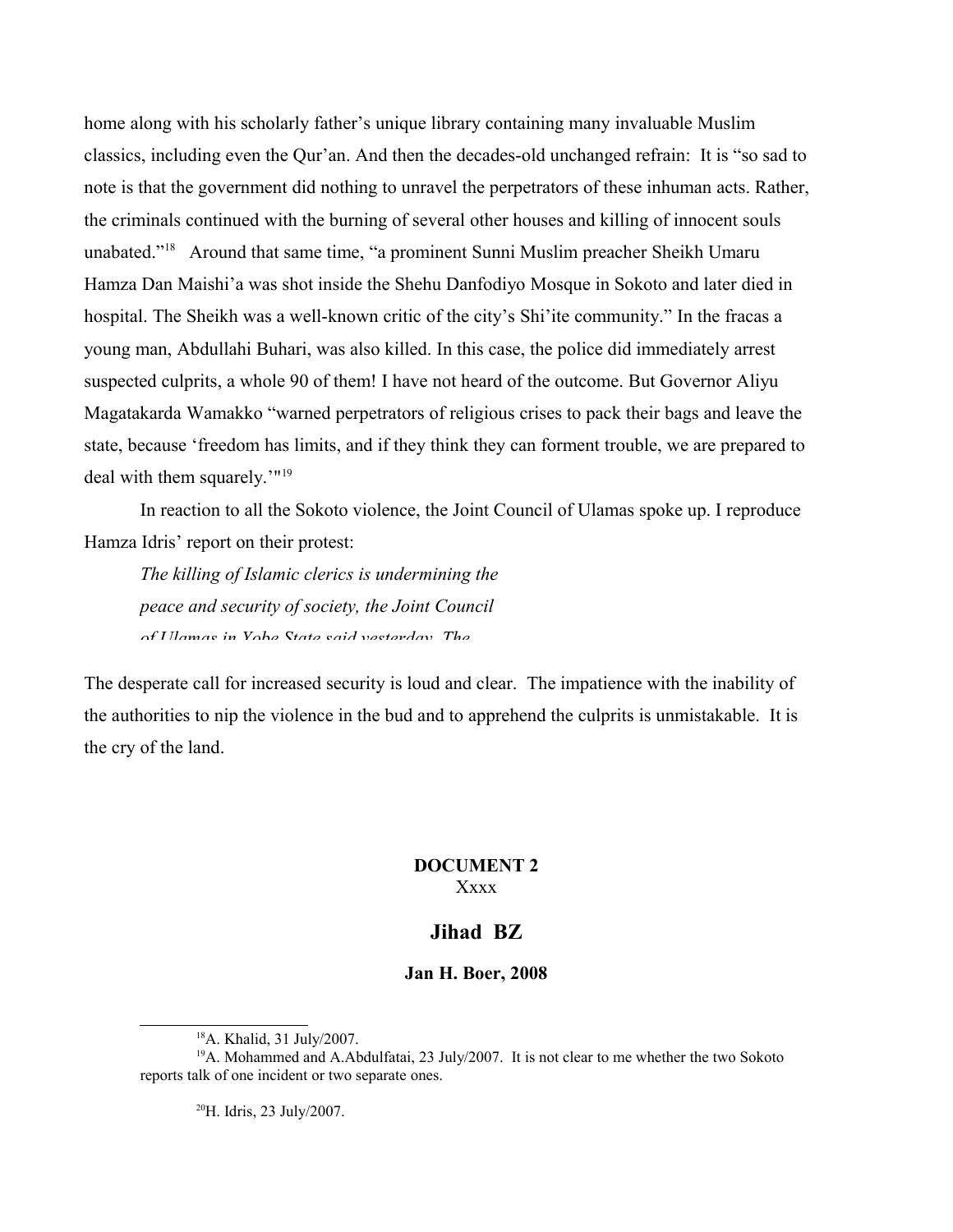*Jihad* is often advocated as a solution to the sharia issue. But that needs further explanation, since there are various definitions of the term, some even contradictory. Usman Abbas wrote that etymologically speaking, the term means "effort, fight, battle and struggle for any purpose. Islamically, it means a religious action embarked towards uplifting and raising the word of Allah and suppressing the acts of corruption."<sup>[21](#page-7-0)</sup> It is also used to denote any type of genuine social development. Nurudeen Lemu wrote that in Arabic the term means "to struggle, to exert effort or to strive." In Islam, it refers "to the unceasing effort an individual makes towards self-improvement and self-purification. It also refers to the duty of Muslims, both at individual and collective level, to struggle against all forms of evil, corruption, injustice, tyranny and oppression, whether this injustice is committed against Muslims or non-Muslims." Lemu then warned that "Muslims are not to commit aggression or to initiate violence. 'For God does not love the aggressors' [Qur'an 2:190]. If, however, they are attacked, they have the right to resist and, if necessary, to fight to overthrow tyranny and oppression, so that people can live in freedom and with their basic human rights."[22](#page-7-1)

Hussaini Abdu offered us an explanation of *jihad.* Islam, he asserted, is not a pacifist religion—as if the world did not know that! It

*does permit the use of force. But the theory of jihad, which means "struggle in the path of God," forbids violence except: (1) when Muslims are not allowed to practice their faith or when freedom of religion is threatened; (2) when people are oppressed and subjugated; (3) when people's land is forcibly taken from them.*

*In these situations, Islam allows a range of responses. One can forgive the oppressor or one can respond with force. There are Qur'anic sources encouraging both positions. The Qur'an states, "And slay them wherever you find them, and drive them out of the place from where they drove you out, for persecution is worse than killing" (Qur'an 2:191). But the Qur'an also states, "Tell those who disbelieve that if they cease persecution of believers, that which is past will be forgiven them" (Qur'an 8:38). There is no hierarchy of verses in the Qur'an.*

*Those who privilege the first verse over the second will wage war to fight injustice. And most militant Muslims invoke this verse in defense of their actions. But then there are Muslims who privilege the second verse and seek a diplomatic end to persecution and* 

<span id="page-7-0"></span><sup>21</sup>U. Abbas, 7 Apr/89, p. 12.

<span id="page-7-1"></span> $2^{22}$ N. Lemu, 2 Nov/95, p. 32.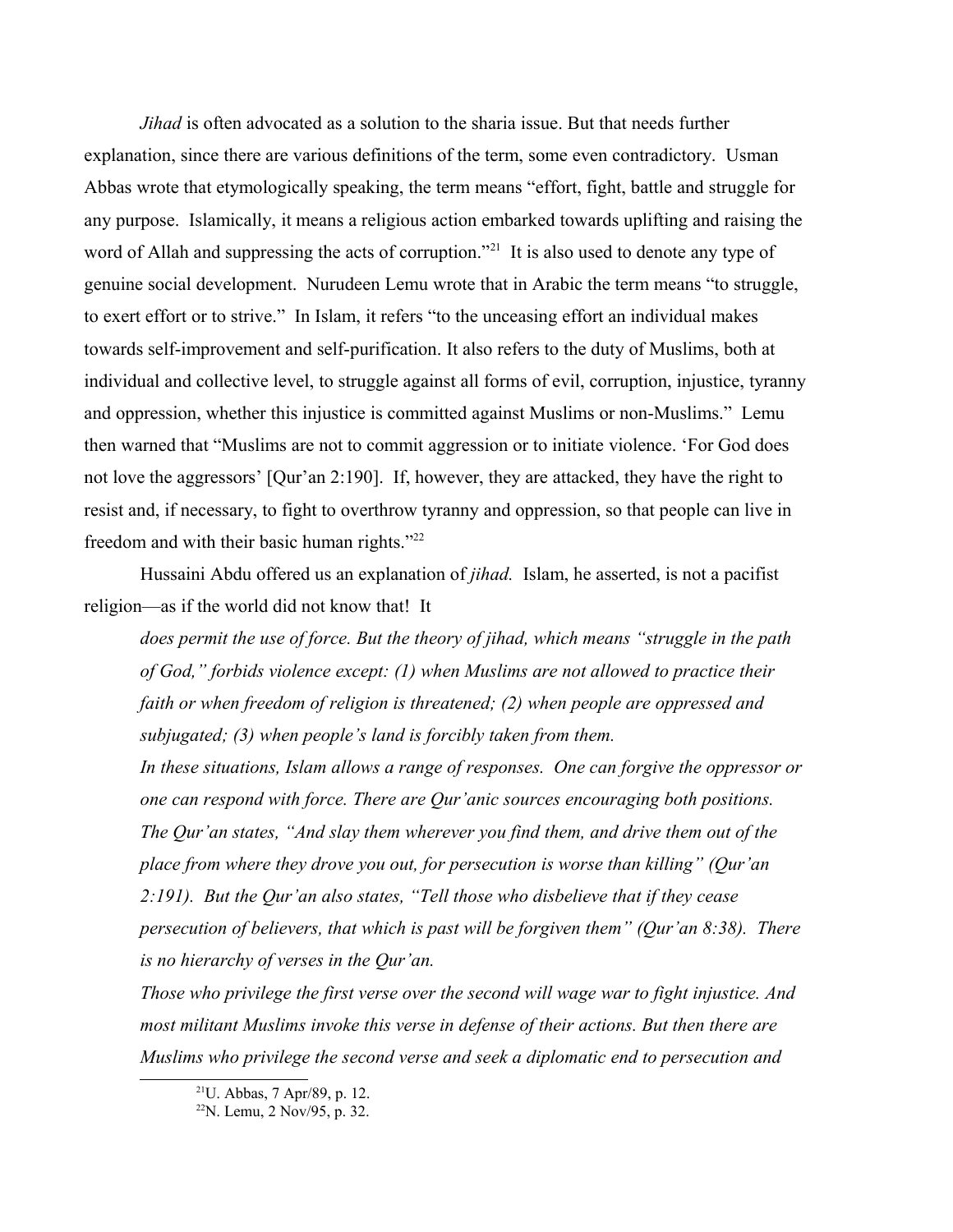*urge forgiveness. These two verses are exemplary of the tension between realism and idealism in Islam.*

And then Abdu comes with a surprising, if not astounding, remark: "In the final analysis, Islam is what Muslims make of it."![23](#page-8-0)

Muhib Opeloye was concerned to show "that the Qur'anic teachings on inter-religious relations create a conducive atmosphere for peaceful co-existence." He took note of the three options commonly said to be open to non-Muslims living under Muslim control: convert, agree to *dhimmi* status or die. The most rigid view of *jihad* he described as "a permanent obligation upon the believers to be carried out by a continuous process of warfare," until the House of War (*dar al-harb)* becomes the House of Peace *(dar al-Islam).* In this view, Muslims are expected "to slay all the polytheists wherever they may be found utnil they believe." The Shi'ites allegedly adhere to this view. However, their insistence on such *jihad* is circumscribed by some serious restrictions that prevent the killing of non-combatants. Opeloye then listed a number of Qur'anic verses that seem to support this rigid view, but explained that "it is not difficult to deduce from the Qur'an quotations that fighting the idolaters is not an obligation unless the inititative comes from them." The obligation arises "only on condition that their intent is to ward off their aggression and hostility." That was the case with the early Muslim community. In all these Qur'anic verses either Muslims were in danger of being attacked or non-Muslims violated treaties. Opeloye then proceeded to describe some early agreements made with Christians and Jews that, though turning them into secondary citizens, were tolerable and humane. "The unfortunate conclusion of this history is that, "despite the efforts of Muhammad to promote cooperation and harmony" between Muslims and others, the attitude of the latter was marked by "aggression, treachery, break of trust and violation of treaties, culminating in perpetual warfare."<sup>[24](#page-8-1)</sup> We really have a case of dynamic versus static interpretation discussed earlier in this chapter. The solution to the religious problem must be found in the dynamic interpretation of the Qur'an. These introductory paragraphs express the main ideas associated with *jihad* throughout both periods.

Dauda S. Dauda explained, "The concept of *jihad* is very broad":

*It encompasses all things in the struggle to obey God's commandments. The Prophet Muhammad (peace be upon him), upon returning from a battle, was reported to have* 

<span id="page-8-0"></span><sup>23</sup>H. Abdu, 7 Mar/2003.

<span id="page-8-1"></span><sup>24</sup>M. Opeloye, 1992, pp. 82-89.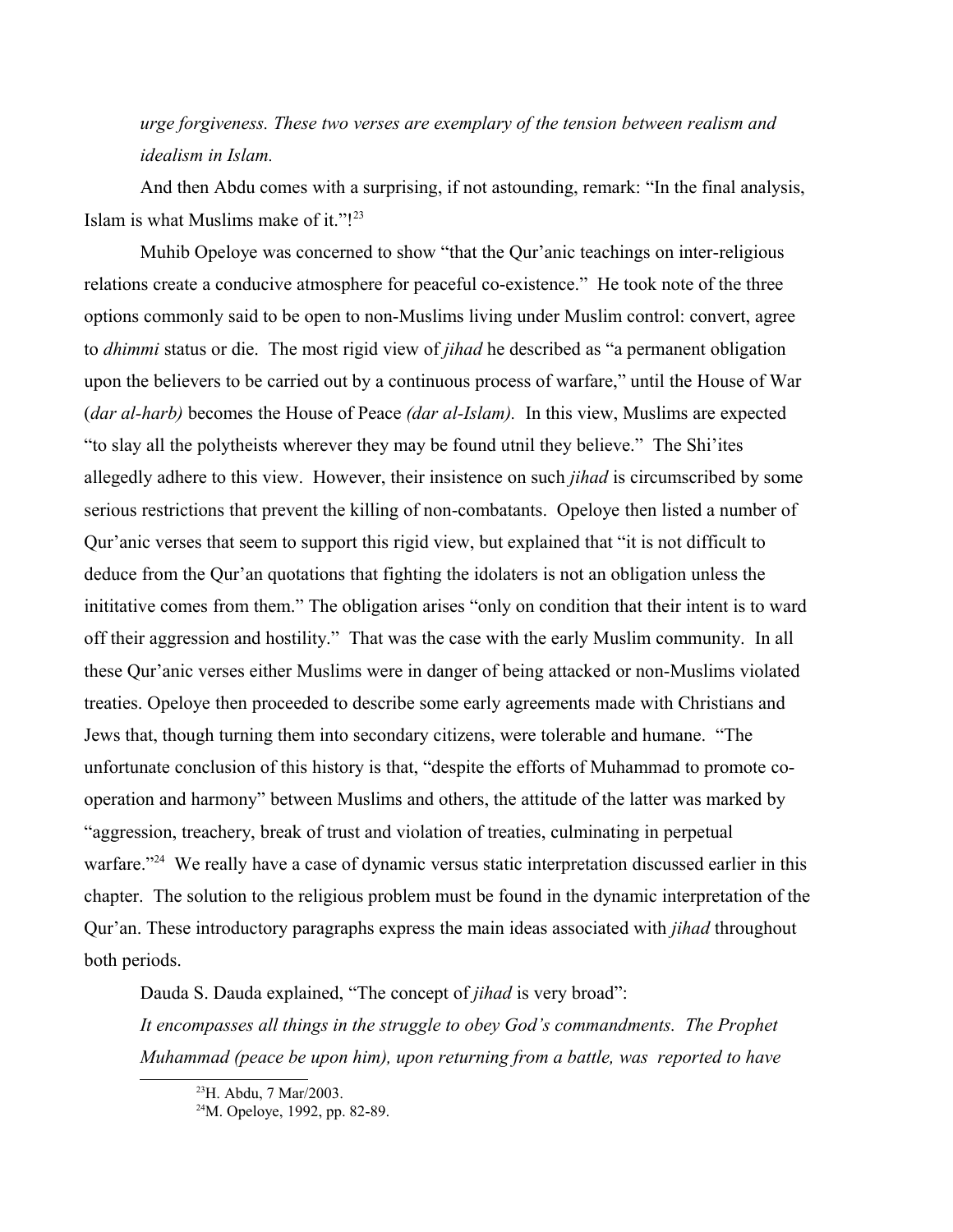*made the remark to his companions that they were returning from the "lesser jihad" of fighting to the "greater jihad"—that of struggling against the evil temptations of the soul. In another tradition, he was reported to have said that "the best of jihad is a perfect Hajj" (pilgrimage to Makka). Jihad is therefore striving in the way of Allah by pen, tongue, hand, media and, if inevitable, with arms. It does not include striving for individual or national power, dominance, glory, wealth, prestige or pride. It is wrong to instigate or start war; some wars, however, are inevitable and justifiable.*

From where the popular military meaning? According to Dauda, "This brutally false distortion of the true, broader meaning of *jihad* is orchestrated by a minority of extremists— Muslims who, as a result of being misguided or mostly in serving some selfish or political interests or claim to be '*mujahideen*' (people involved in *jihad*)."[25](#page-9-0)

Adamu Adamu, in a litany of praise for the Iranian Revolution, described its achievements in medicine, education, agriculture, and others. He referred to the entire programme as a "*jihad*." There was the "*Jihad* for Reconstruction" after the Iran-Iraqi war; the agricultural *jihad;* the "education *jihad."[26](#page-9-1)* An anonymous author described *jihad* as an action "undertaken by upright, honest and totally selfless leaders to re-establish the Islamic tenets and traditions in their pure forms, restore Muslim honour and integrity, pull down the edifice of unbelief and eliminate the corruption, injustice and other abominable practices associated with it."<sup>[27](#page-9-2)</sup>

The editor of *Alkalami* called for such a *jihad* in the face of the oppression Muslims suffered at the hands of the West and their Nigerian Christian lackeys. He urged, "*A Musulunce [tuni jihadi ya wajaba a kanmu. Domin kullum sai cin mutunci da karfa-karfa da keta haddi, da](#page-6-2)  barna da wulakanci muke ta gani. Gashi kuwa Allah ya ce a Qur'ani, 'Kuma ku yi yaki (don Allah) wadannan da suka yake ku.'"[28](#page-9-3)* The editor went on to explain, "*Babu cin mutuncin da keta haddin da ya wuce gusar da shariar Allah. Yin haka shi ne tsantsar zalunci. Wajibi ne* 

<span id="page-9-0"></span><sup>25</sup>D. Dauda, Apr/2003, pp. 1-3.

<span id="page-9-1"></span><sup>26</sup>A. Adamu, 1983, pp. 28-30.

<span id="page-9-3"></span><span id="page-9-2"></span><sup>27</sup>*Radiance*, no. 4, 1983, p. 36.

<sup>28</sup> Translation of Hausa: "Muslims should have started a *jihad* long ago. They [Westeners] are forever showing disdain for us, bringing false charges against us and offending our ways, [not to speak of] the damage we see them inflict on us and the contempt [with which they treat us]. Take note of what Allah says in the Qur'an, 'Make war on those who war against you.'"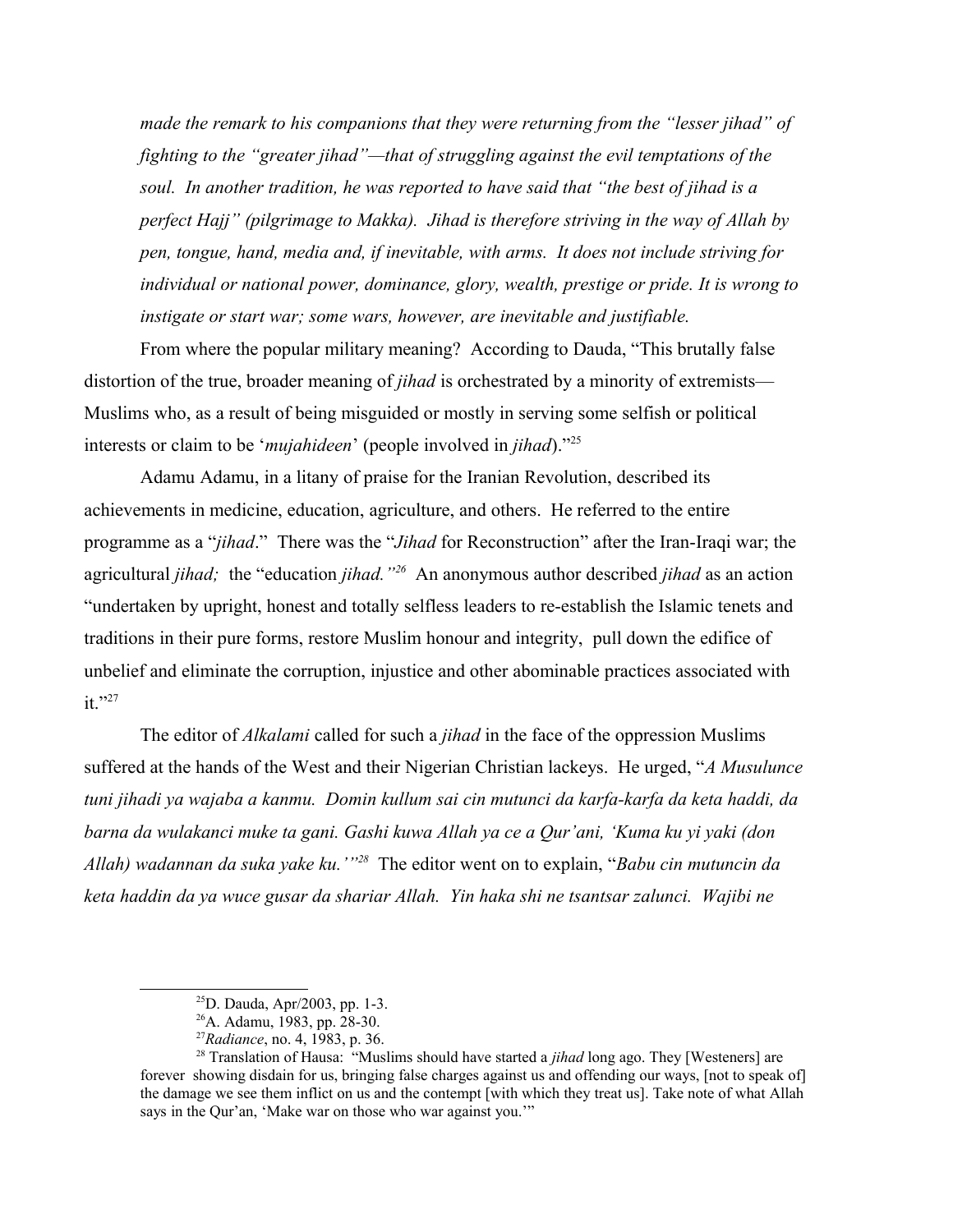*Musulmi ko'ina suke su tashi su kwaci kansu."[29](#page-10-0)* This is the raw militant kind of *jihad* popularly associated with Islamism, fundamentalism and terrorism.

 Bashir Othman Tofa, Chairman of the Bureau for Islamic Propagation that published both *The Pen* and *Alkalami*, called upon Muslims to start the *jihad* in 1991*.* "Let us found our own Islamic *Jihad* of Nigeria to counteract the evil machinations of CAN. Let us act right now!" There were two reasons for this urgent call. One was the upcoming 1993 election campaign in which Tofa would run for President. In Nigeria, it is an established custom to make religious appeals in that context. The *stated* reason was the need to support the Islamic revival in the face of an aggressive Western Christo-secularism. Using his *The Pen* as his soapbox, he wrote:

*Christianity is an idle culture, which leaves its so-called managers with ample idle time, since most of believers are usually busy collecting from Ceasar what is due to them. Second, since it is a culture very much synonymous with Western civilization, the Islamic revival and its very swift spread into the heart of Christendom, makes most imperative for the West to rise in support of their dying cultural influence. So, they employ the likes of Mr. Okogie and Jolly[30](#page-10-1)--clearly frustrated fanatics—to do the job of disturbing Muslim peace with reckless regard even for the tranquility in their own country.*

*It is time to begin the offensive. It is time to claim our unnegotiable rights and freedoms.* Those "rights and freedoms" in the minds of many Muslims already at the time included a fuller sharia. However, Tofa did not dare go that far. After all, he would also need some of the Christian vote. The time was not yet. It had to wait for the end of the decade. In the meantime, "Let us begin by proclaiming Friday as our sabbath. Let us invent our Crescent Society as a medical and humanitarian symbol and do away with the Christian Red Cross symbol. Let us establish more Islamic newspapers, magazines and broadcasting channels. Let us build more mosques and schools." But above all, counteract CAN and begin "right now!!!!"<sup>[31](#page-10-2)</sup>

Muhammad Asad warned, "By representing the idea of *jihad*, in clear contradiction to all Qur'anic injunctions, as an instrument of aggressive expansion of Muslim rule over non-Muslim

<span id="page-10-0"></span><sup>&</sup>lt;sup>29</sup>Alkalami, 1 Dec/88, p. 1. Translation of Hausa: "The worst kind of all contempt and misrepresentation is that which touches on the sharia. That is the worst and most serious form of oppression of all. Wherever Muslims find themselves, it is their duty to effectively defend themselves. No matter how much opposition they face, they must overcome."

<sup>&</sup>lt;sup>30</sup>Okogie was Catholic bishop of Lagos at the time and National President of CAN. "Jolly" refers to Tanko Yusuf, long-time Christian politician. Check the indices of previous volumes for details about these gentlemen. For "Jolly," see especially vol. 3, pp. 14-15.

<span id="page-10-2"></span><span id="page-10-1"></span><sup>31</sup>R. Adejumo and S. Onitiri, 11 June/93. Quoted from B. Tofa, *The Pen*, 20 Aug/91, pp. 2-3.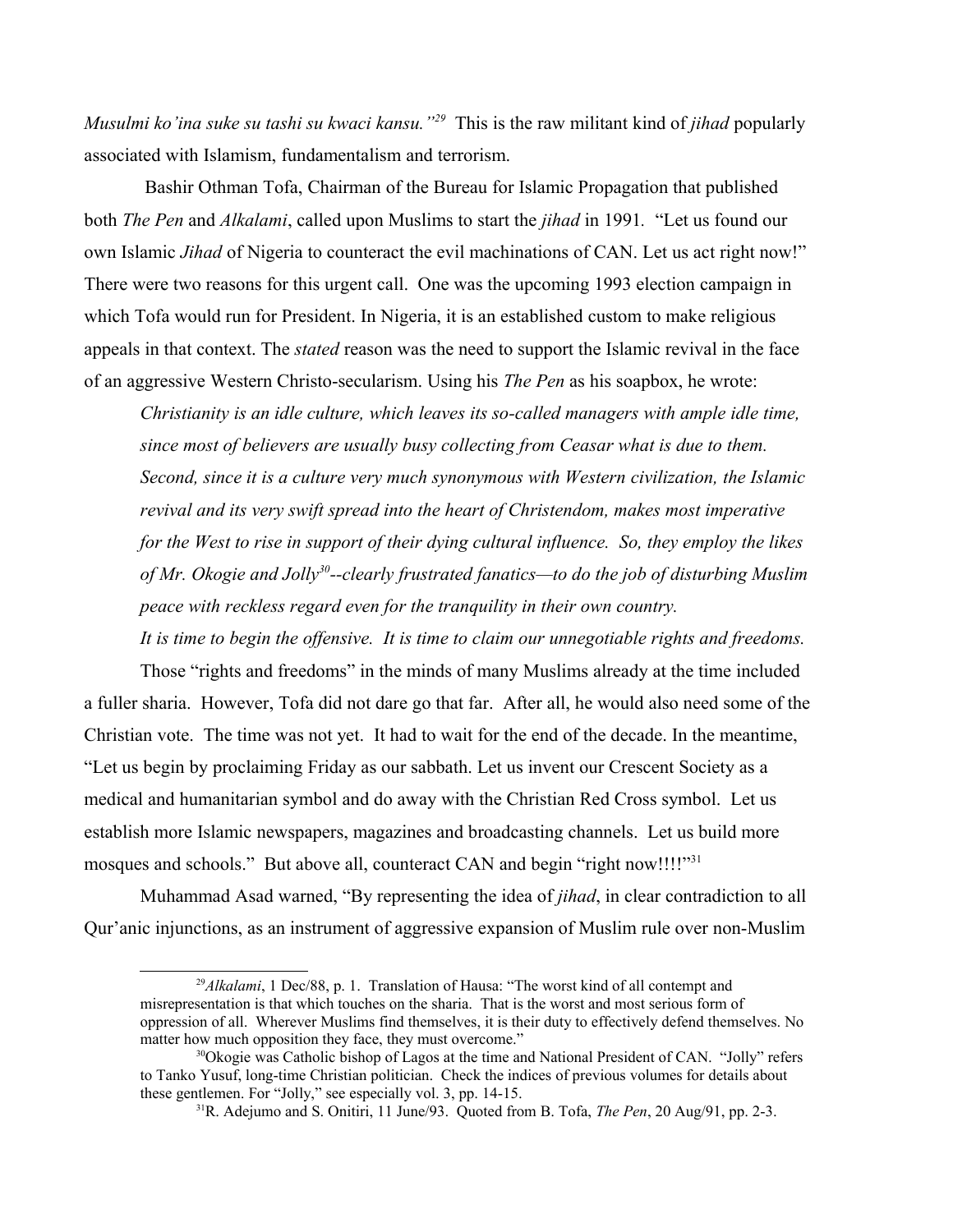territories, they sow fear in the hearts of non-Muslims and fill many righteous Muslims with disgust at the thought of the injustice which such a tendency so obviously implies."<sup>[32](#page-11-0)</sup> Yusufu Mohammed Magaji, a high civil servant in Taraba State, without defining *jihad*, identified it with militancy and war; he wanted to discard it.

*The times are gone for the historic acts of militancy and gallantry during the Christian Crusade and Islamic jihad. We now live in the period of enlightenment and technology. To resort to the use of force, especially modern weaponry under the guise of religion, will only lead to the annihilation of the human race. It is, therefore, far more in tune with our moral doctrines to spread the Word of God in peace and to encourage the use of science and modern technology for the benefit of all.[33](#page-11-1)*

"The time is gone"—a sentiment similar to what Hussaini Audu applied to the sharia hudud punishments. The time is gone. We live in a world in which we relate differently to each other.[34](#page-11-2) Well, were it only so!

Some refuse to choose between these definitions and incorporate them all into one. Aminuddeen Abubakar published a lengthy discussion on the subject. He began with the Prophet himself, whom he described as waging a total *jihad: "Ya yi jihadi domin daukaka kalmar Allah. Ya yi jihadi da zuciyarsa, ya yi da bakinsa, ya yi kuma ta hanyar kira da bayani. Sannan ya yi jihadi da takobi. Saboda haka, rayuwarsa dukkaninta jihadi ne." [35](#page-11-3)*

He then proceeded to outline the conditions under which a *jihad* is called for, all of them being caused by "*kafirai."[36](#page-11-4)* The conditions include persecution of Muslims*,* humiliating Muslims, offending the pride of Muslims, showing hostility to Muslims, making wily plans of evil against Muslims. Examples of these conditions are the dynamics between Jews and Palestinians and between the Communists and Afghanistan—the year of publication, understand well, is 1988—as well as those created by Christian missionaries in many countries. Nigeria, of course, is one of these missionary targets. When *kafirai* engage in just one of these activities, it

<sup>35</sup>English translation: "He waged *jihad* to glorify the Word of God, which is the true and real *jihad.* He conducted it with his heart, his mouth and even by way of evangelizing. In addition, he waged it with the sword. In short, his entire life was in the *jihad* mode."

<span id="page-11-4"></span><sup>36</sup>The literal meaning of "*Arna*" is "Pagan," an even more contemptuous term, but that should not include the "People of the Book." In the Nigerian climate of anger, militant Muslims, of which our writer surely is one, fuse the meanings of "*kafirai"* and "*arna*" to allow them to refer to Christians and Jews with the most contemptible terms available. It is a common feature in the pages of both *Alkalami* and its twin, *The Pen.* 

<span id="page-11-0"></span> $32$ M. Asad, 15 July/88, p. 5.

<span id="page-11-1"></span><sup>33</sup>Y. Magaji, 2 Nov/93, p. 85.

<span id="page-11-3"></span><span id="page-11-2"></span><sup>34</sup>H. Abdu, 7 Mar/2003.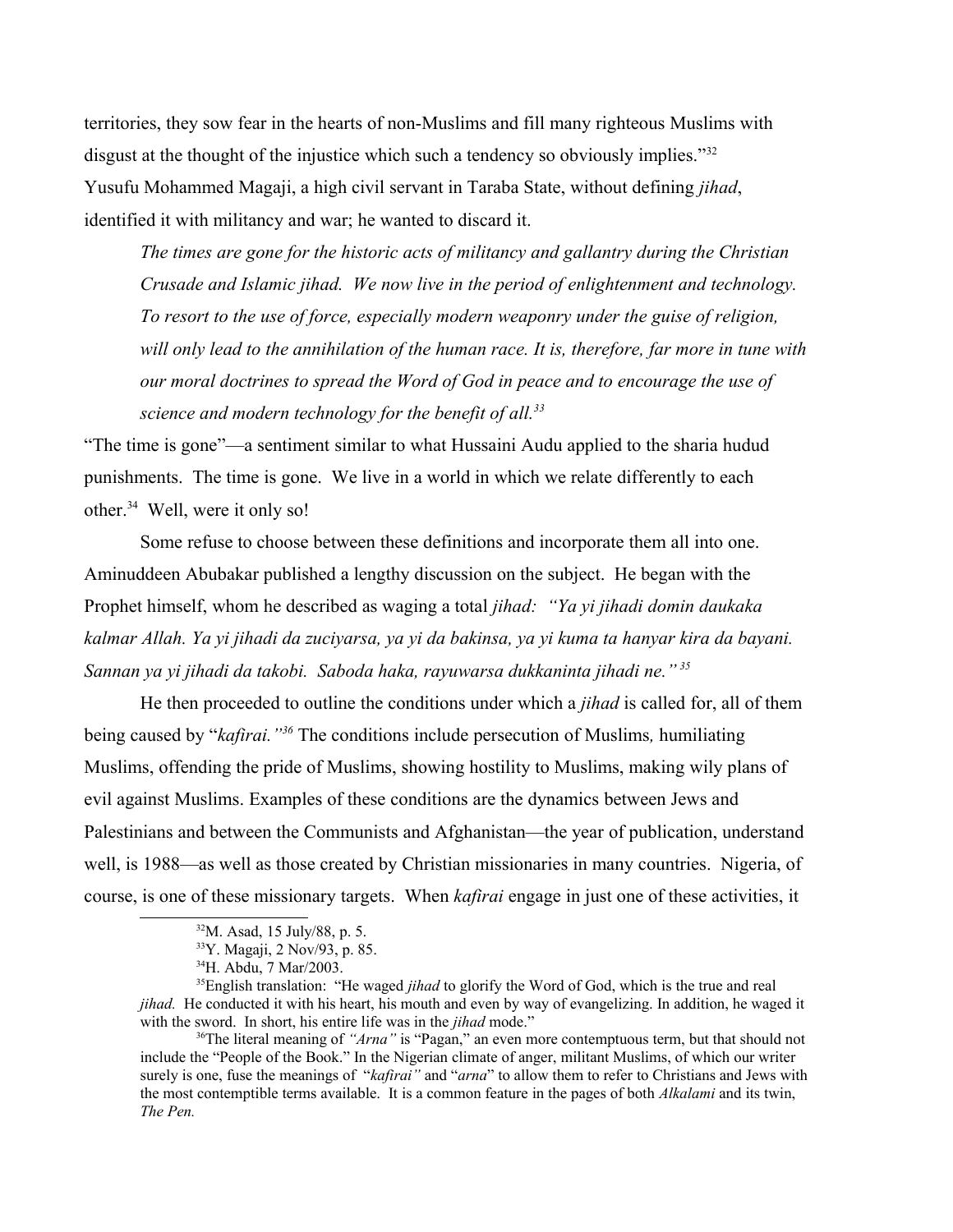becomes incumbent on every Muslim to wage *jihad.* At that time, Muslims must be ready to totally give of themselves, their wealth, their everything. In fact, Muslims should anticipate such conditions to arise and be ready for the *jihad.* Preparation should include military weapons of every kind, including any new weapons that are invented. "*Ko da nan gaba kuma za a kirkiro sababbin makaman, to, wajibi ne, Musulmi su mallaki irinsu domin su yi maganin farmakin da Arna za su yi musu."[37](#page-12-0)*

Ibrahim Abdullahi of Unguwar Kanawa, Kaduna, did not use the term "*jihad*" in his 1989 letter to the editor, but he did want all Muslims to become "*Mujaheed.*" He was very annoyed upon hearing a youthful Muslim preach in a mosque that Muslims should not join the army or police. His were days of much turmoil between the two religions. If Muslims follow the advice of this young preacher, Abdullahi argued, Christians will get the best of us. How, he asked, will Muslims gain the victory, if they do not join the army and learn how to handle modern weaponry, even those evil ones? The traditional tools like knives and swords do not suffice anymore. That is the direction Muslims must take if they want to end the oppression they are suffering.<sup>[38](#page-12-1)</sup>

Jihad can also be called against Nigerian governments, even if they are dominated by Muslims. In his letter to the editor, Jibrin Muhammad Doguwa threatened that the FG knows very well that Muslims will not accept contempt and oppression [*wulakanci*]: "*A shirye muke da mu yaki duk wanda yake kokarin cin mutuncin Musulunci ko da za a kashe mu. Domin Manzo (SAW) ya ce duk wanda aka kashe wajen daukaka kalmar Allah, to, Allah ya yiwa wannan mutum alkawarin Aljanna*."<sup>[39](#page-12-2)</sup> Doguwa then called upon the Sultan of Sokoto, the leader of all

<span id="page-12-0"></span> $37A$ . Abubakar, 9-23 Dec/88, p. 10. Appendix 7xxxx. English translation: "If in the future new weapons are developed, it is incumbent on Muslims to have them as well in order to end the evil that Pagans are planning for them."

Here we have an early Nigerian Muslim rationale for the current struggle over the nuclear weaponry of Iran. And it is not unique among Nigerians. An Iranian clergyman, Mohsen Moradi, a few years ago stated that "Iran must continue its nuclear activities. We have nuclear weapons already, but don't want to start a war." "There are commands in the Holy Qur'an that we must keep up to date with technology and weaponry" (BBC, "In Pictures: Iranian Views on Tehran's Nuclear Plans, Oct/2004). The point here is not whether Iran actually has nuclear weapons so much as the defence of it on basis of the Qur'an. To the contrary, President Ahmadinejad of Iran, on September 26, 2007, during a meeting in New York with North American religious leaders, is reported by Bruce Clemenger, President of the Evangelical Fellowship of Canada, to have said that "Nuclear weapons…are incompatible with Islam."! (B. Clemenger, Nov-Dec/2007).

<span id="page-12-2"></span><span id="page-12-1"></span> $38$ I. Abdullahi, 17 Feb/89, p. 3.

<sup>&</sup>lt;sup>39</sup>English translation: "We are prepared to make war against everyone who tries to oppress Muslims, even if we die in the process. The Prophet has said that whoever dies because he holds high the word of Allah, Allah has promised him Paradise."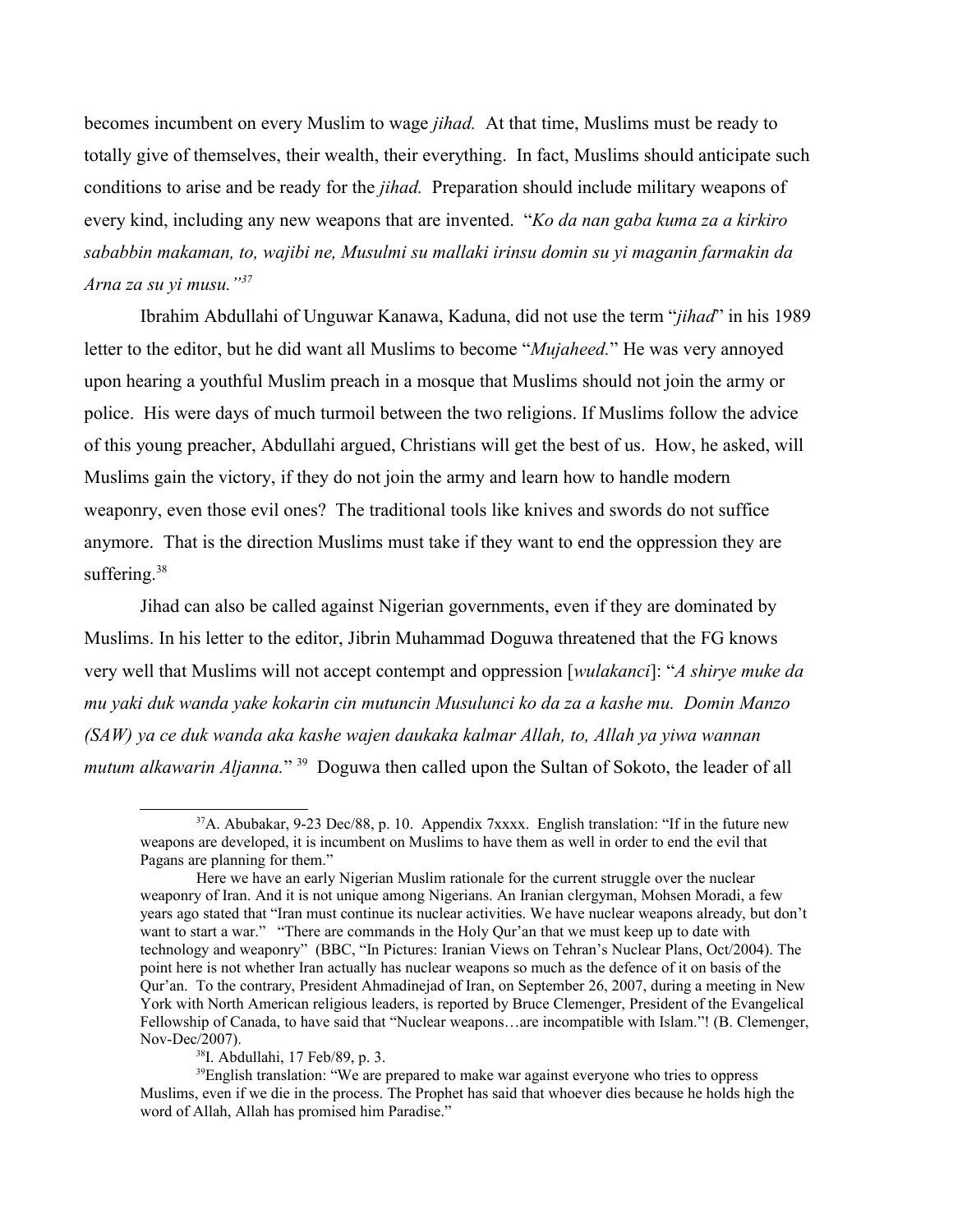Nigerian Muslims, to achieve freedom for Muslims by way of establishing sharia. "*Domin mu Musulmi mun lashi takobin la'antar duk wata sharia in ba ta Allah. Yahudanci da Nasaranci mun la'ance su. Saboda haka ba za mu yarda da shariarsu ba.*" [40](#page-13-0)

*Jihad* can also be called against non-governmental Muslims and even against Muslim clergy. One Abdullahi Umar from Aikawa Quarters in Kano, called for *jihad* against corrupt imams who were preoccupied with gathering wealth and power, who always preached against common vices but would never critique anyone in power. Against such, Umar called on the youth: "*Matasa Musulmi A Fito Jihadi!*"<sup>[41](#page-13-1)</sup> Two friends, Dan Uwanku and Nuraddeen Adams of Kumbotse, Kano, were unhappy with Umar's proposal. They asked whether he was not belittling the evil nature of all these common sins. Furthermore, did he expect the leaders to quit preaching and just have all Muslims start a *jihad* without knowing its nature? Instead, Muslims should clean their hearts and learn what Islam teaches about *jihad*. Only then should they proceed. For good measure, they advised Umar to know what he is doing before writing a public letter. $42$ 

Around the same time, Abubakar Tureta, a popular preacher based in Kaduna, advised Muslims "to convert their mosques into courts, should they be denied the chance to full sharia."<sup>[43](#page-13-3)</sup> In education, Abdullahi Abdulmajeed of Kano called on Muslim students "to dishonour and absolutely reject" the newly-developed moral philosophy curriculum for its "un-Islamic" nature. He also urged the Council of Ulama to demand that the FG "withdraw the course immediately in order to avert any unpleasant consequences."[44](#page-13-4) The threat was hardly subtle. Mallam Yakubu Yahaya, a self-declared disciple of El-Zakzaky and one of the leaders of the Islamic Movement, is (in)famous for his radical attitudes, rejections and solutions to the Nigerian situation.<sup>[45](#page-13-5)</sup> They landed him in prison twice for four-year terms. Insisting on the total Islamization of Nigeria almost a decade before the Zamfara Declaration, he did not recognize any current governmental authority in the Nigeria of his BZ days. "The solution is to flush out this corrupt system and establish an Islamic state. There is no compromise. The solution is not in

<span id="page-13-0"></span> $40$ J. Doguwa, 14 Apr/89, p. 3. English translation: "We have shown that we will curse any law which is not Allah's. Whether it be Jewish or English, we curse it, for we will not accept their law."

<sup>41</sup>A. Umar, 3 Mar/89, p. 3. English translation: "Muslim young people, come out and join the *jihad.*"

<span id="page-13-2"></span><span id="page-13-1"></span> $42$ D. Uwanku and N. Adams, 14 Apr/89, p. 3.

<span id="page-13-3"></span><sup>43</sup>I. I. Bello, 16-30 Dec/89, p. 16.

<span id="page-13-5"></span><span id="page-13-4"></span> $44A$ . Abdulmajeed, 21 Apr/89, p. 3.

 $45$ For an introduction to Yahaya see J. Boer, 2004, vol. 2, pp. 146-152; 2005, vol. 4, pp. 45-46. Also M. D. Sulaiman, 11 May/92.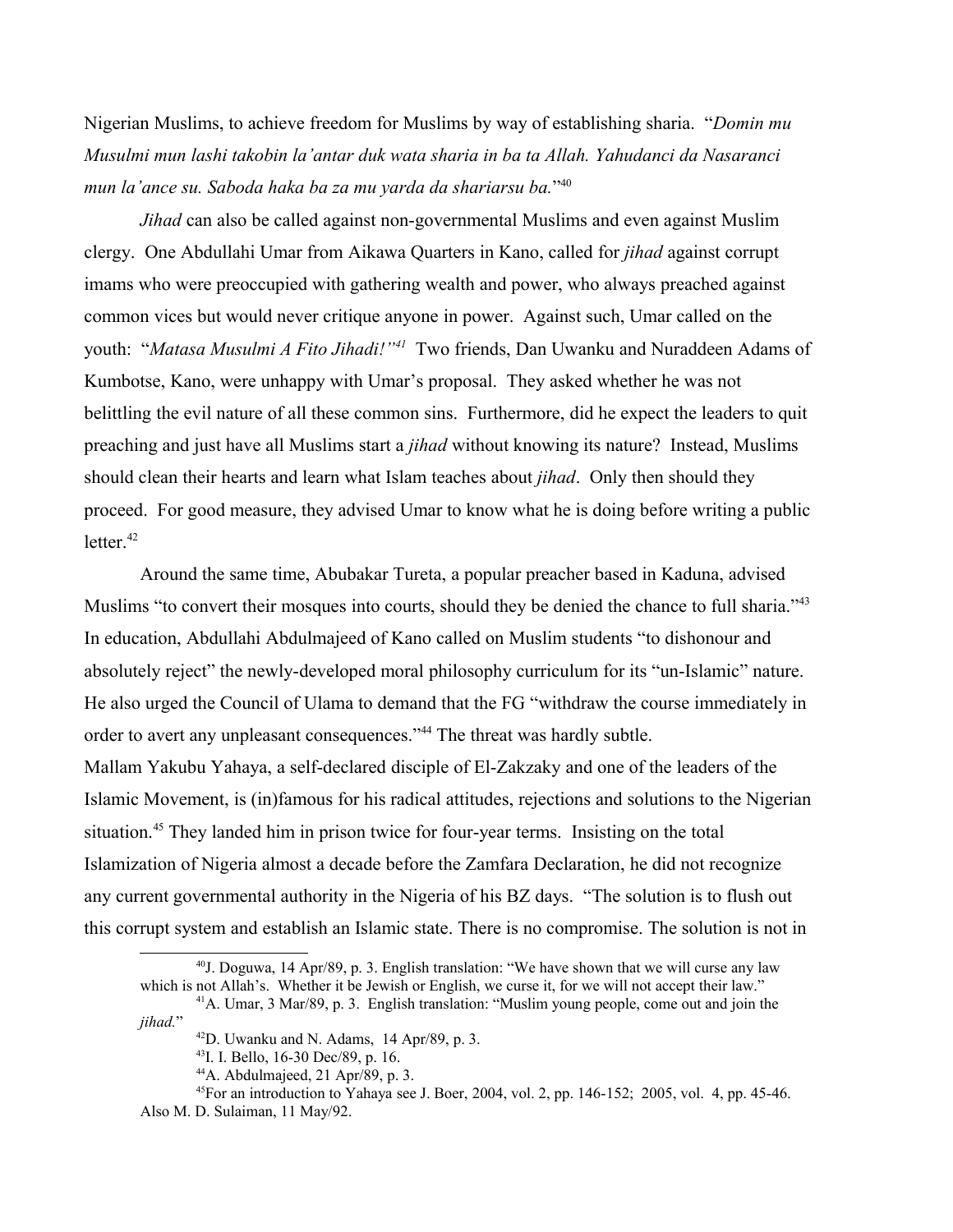talking on the table [Boer: read "dialogue."] but to flush out the system. Prophet Muhammad flushed out all idol worshippers and their leaders and all their evils. So our aim and target is to do so here, *insha Allah.*" [46](#page-14-0)

Mohammed Dahiru Sulaiman summarized the Islamic Movement's stance thus: *Although there is no detailed articulation of the type of society that the Movement wants to establish in Nigeria, it is very clear that, as far as they are concerned, the secular character of the Nigerian State makes it lose its political legitimacy and the right to control the lives of Muslims. According to Malam Yahaya, "We do not recognise the*  laws of this country, because they do not conform with the laws of Allah as stated in the *Holy Qur'an. This is why we want to operate outside it. We want to follow the teachings of the Holy Qur'an and our Prophet in toto."*

*The implication is that while the long-time objective of the Islamic Movement is to bring about an Islamic revolution in Nigeria, in the meantime they will continue to deny its laws. That is why, e.g., they are not prepared to seek permission to assemble, conduct preachings or public processions, etc.[47](#page-14-1)*

Some writers advocated a kind of fusion of *jihad* and *da'wah* without saying so and, perhaps, without realizing it. They also represented an advanced extremism along with a kind of radicalism that looked at the root of things. But the envelope of extremism can always be pushed a little further. The Kafanchan riots of 1987 triggered a number of documents that, I suspected some years ago, were fake, but now regard as quite possibly genuine outbursts of extreme anger and hate on the part of militant semi-educated Islamists. There were a number of extremist organizations stalking the country that were out for serious blood-letting *jihad* against anyone

<span id="page-14-0"></span><sup>46</sup>B. Ojudu, 22 Apr/91, p. 37. Translation of Arabic/Hausa: "God willing." J. Boer, 2004, vol. 2, pp. 146-153; 2005, vol. 4, pp. 45-46.

<span id="page-14-1"></span><sup>47</sup>M. D. Sulaiman, 11 May/92, p. 13. J. Boer, 2004, vol. 2, pp. 143-145; 2005, vol. 4, pp. 40, 44-46, 58.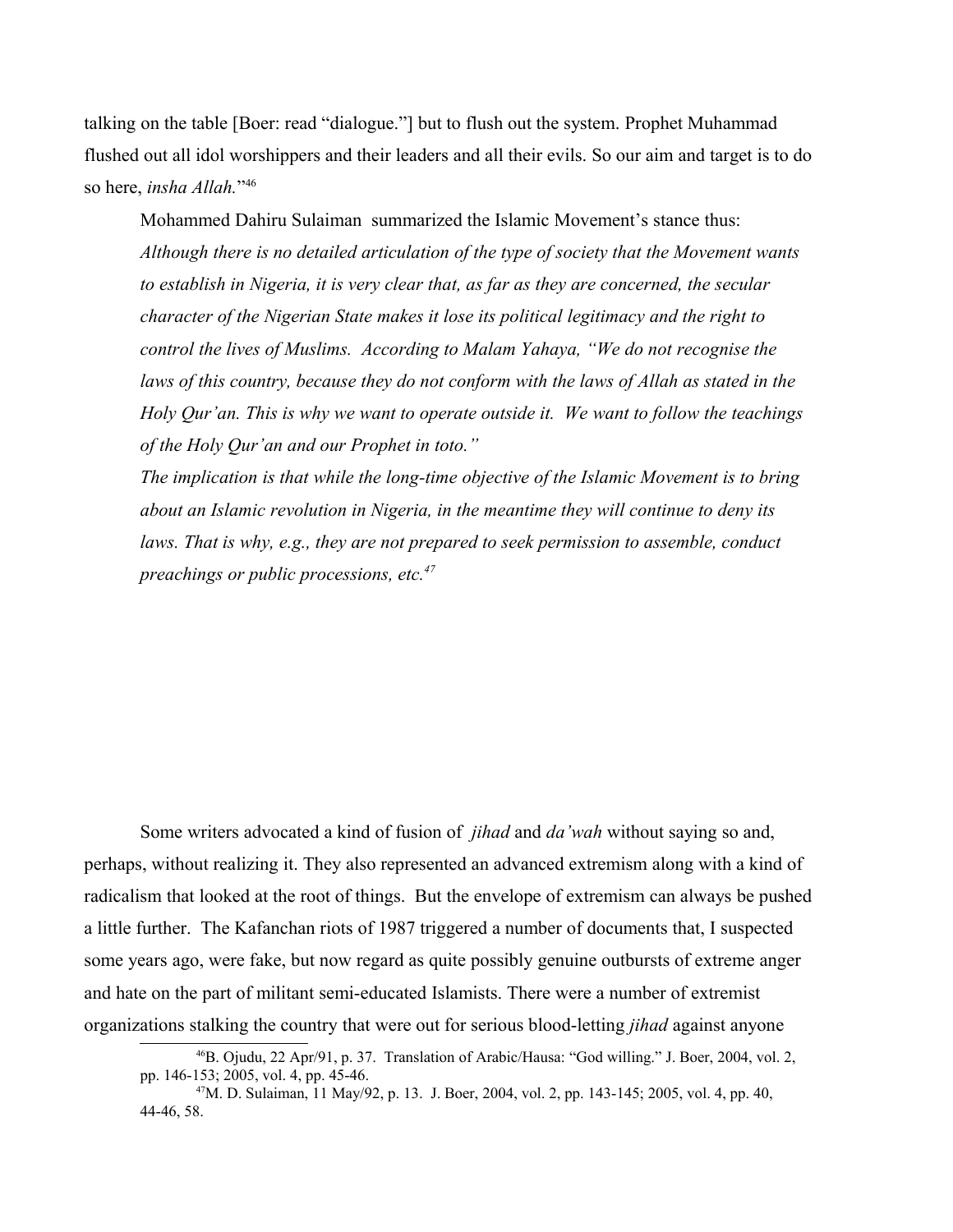not following their way, including famous Muslim leaders. They produced some documents that expressed *daw'ah* concerns but also gave extreme expression to aggressive *jihad.* 

One of these organizations was the Muslim Brothers. Hateful and angry at Christians for their role in suppressing sharia, the Brothers openly and brazenly expressed their intentions to simply stamp out Christianity. There is a short write-up allegedly from them in response to the Kafanchan riots back in 1987 that left nothing to the imagination. They called on all Muslims to participate in the establishment of the sharia and "the destruction of *kufr* from the face of the earth."

*It is this Kufr system which gave these slaves (Christians) the right to kill Muslims. It put them on the same level and even raised Christians higher than the Muslims. It brought the way of life of Christians and Jews and imposed it on us. Therefore, it is this system which is our target of destruction, until the law of Allah is established. This oppressive government is using its secret service, the police and armed forces to suppress the religion of Allah and Muslims in this land. Likewise, the mass media are being used to divert the attention of the Muslims by propagating non-issues.* 

Juicy stuff. Pay special attention to the identity of the "real enemy"-- the "un-Islamic system of government." That government may be in the hands of Muslims, but they are Muslims distorted by colonialism and thus really part of the *kufr* system.

> *It is necessary at this juncture that we realize this [the Kafanchan riots] is done in order to divert our attention from our real enemies, that is, this un-Islamic system of government, which is leading us into a system contrary to the system of Allah. Oh Dear Muslims, it is time we realize that the sharia of Allah has been uprooted in this land a long time ago and that the Muslims are forced to follow a system of life other than that of Allah. Muslim workers and students, male and female, are prevented from appearing in their Islamic outfits. Haraji and other oppressive taxes are imposed on the people. The limits of Allah and His Rasul Muhammad have been transgressed.*

> *Oh Dear Muslims, it is compulsory that we rise and see to the establishment of the religion of Allah. It is also necessary that we rise and destroy oppressors and the Kufr system. It's a must that we see our way of life is based on the religion of*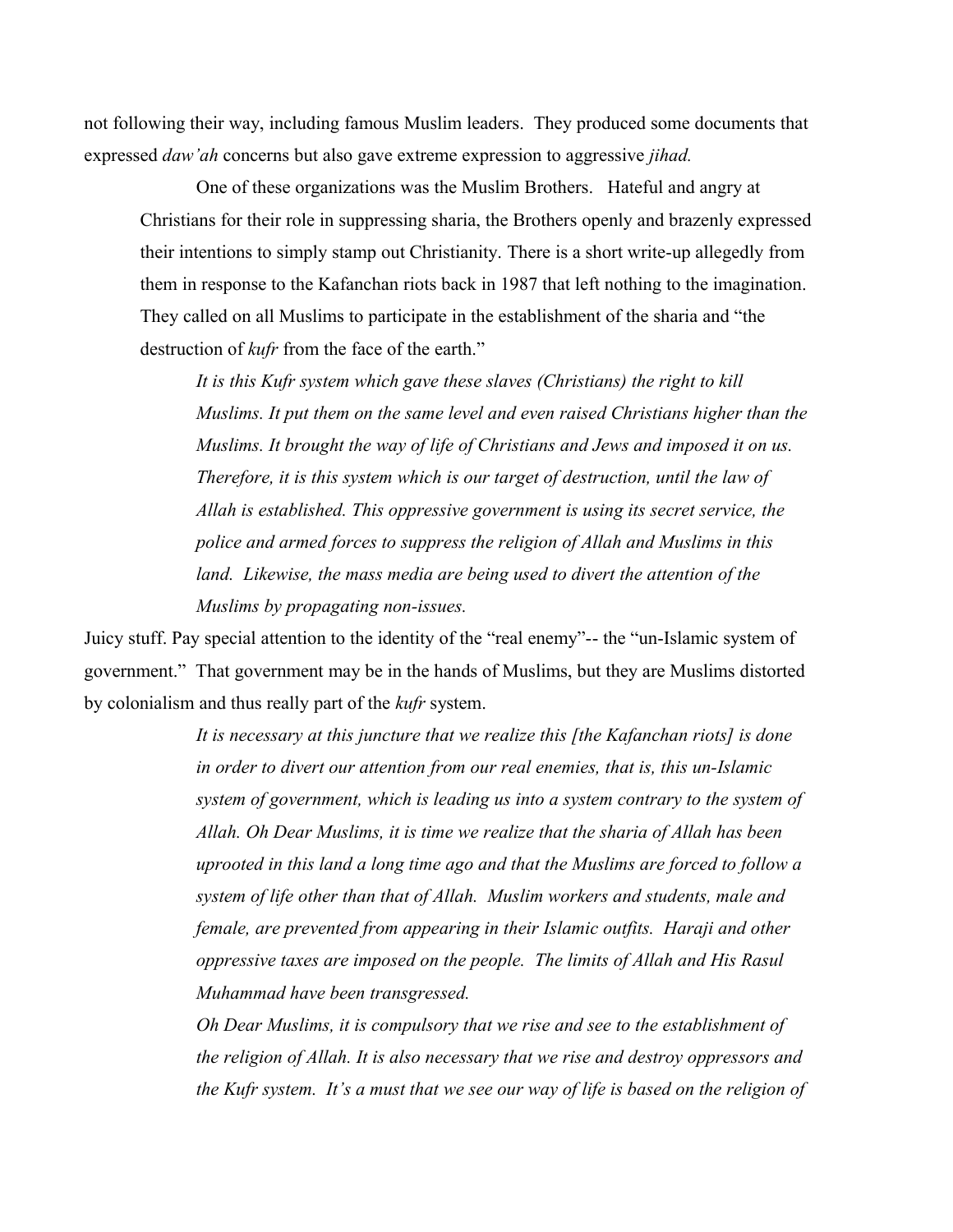*Allah in this country and that this is our only salvation in this world and hereafter.*

*For this, Ulamas should rise up and take the lead for the annihilation of Kufr and the subsequent establishment of the religion of Allah.*

The Brothers appended a programme of action that would begin the process of taking over the country.[48](#page-16-0)

*Oh, Dear Muslims, it is compulsory that we rise and see to the establishment of the religion of Allah. It is also necessary that we rise and destroy oppressors and the Kufr system. It's a must that we see our way of life is based on the religion of Allah in this country and that this is our only salvation in this world and hereafter.*

*For this, Ulamas should rise up and take the lead for the annihilation of Kufr and the subsequent establishment of the religion of Allah. We are calling on Muslim workers to boycott working until further developments. Muslims should make the Friday of 13th Rajab, 1407 A. H., to be a day for sadness and mourning, for what happened to our brothers at Kafanchan. Oh, we are tired of this Kufr system of government, of Jewish laws and decrees, and the acts of worship of Christianity [imposed] on us.* 

The Brotherhood then gave a short list of things to do, some of them specifically geared to that time but amenable to adjustment to the contemporary scene.

- *1. All the Christians that murdered the Muslims must be brought out to public and be shot.*
- *2. From now on Thursdays and Fridays must be made work-free days.*
- *3. All laws and decrees that are oppressive to the Muslims must be eradicated.*
- *4. There will be no limit on the number of pilgrims.*
- *5. All Muslims should rise up and give their lives so that the Government of Allah be established and reign supreme on the face of the earth.*

The document ended with the call, "Fight them until there remains no tumult on the face of the earth and religion (way of life) becomes for Allah alone" (Qur'an).<sup>[49](#page-16-1)</sup>

As far as Christians were concerned, now the real cat was out of the bag. This was the attitude they associated with Islam, vintage Islam. This is the Islam they know and the sharia

<sup>48</sup>Muslim Brothers, 1987. Reproduced in J. La-Nibetle, 2000, pp. 28-31. Also in J. Boer, vol. 6, 2007, Appendix 31.

<span id="page-16-1"></span><span id="page-16-0"></span> $^{49}$ J. La-Nibetle, 2000, pp 28-31.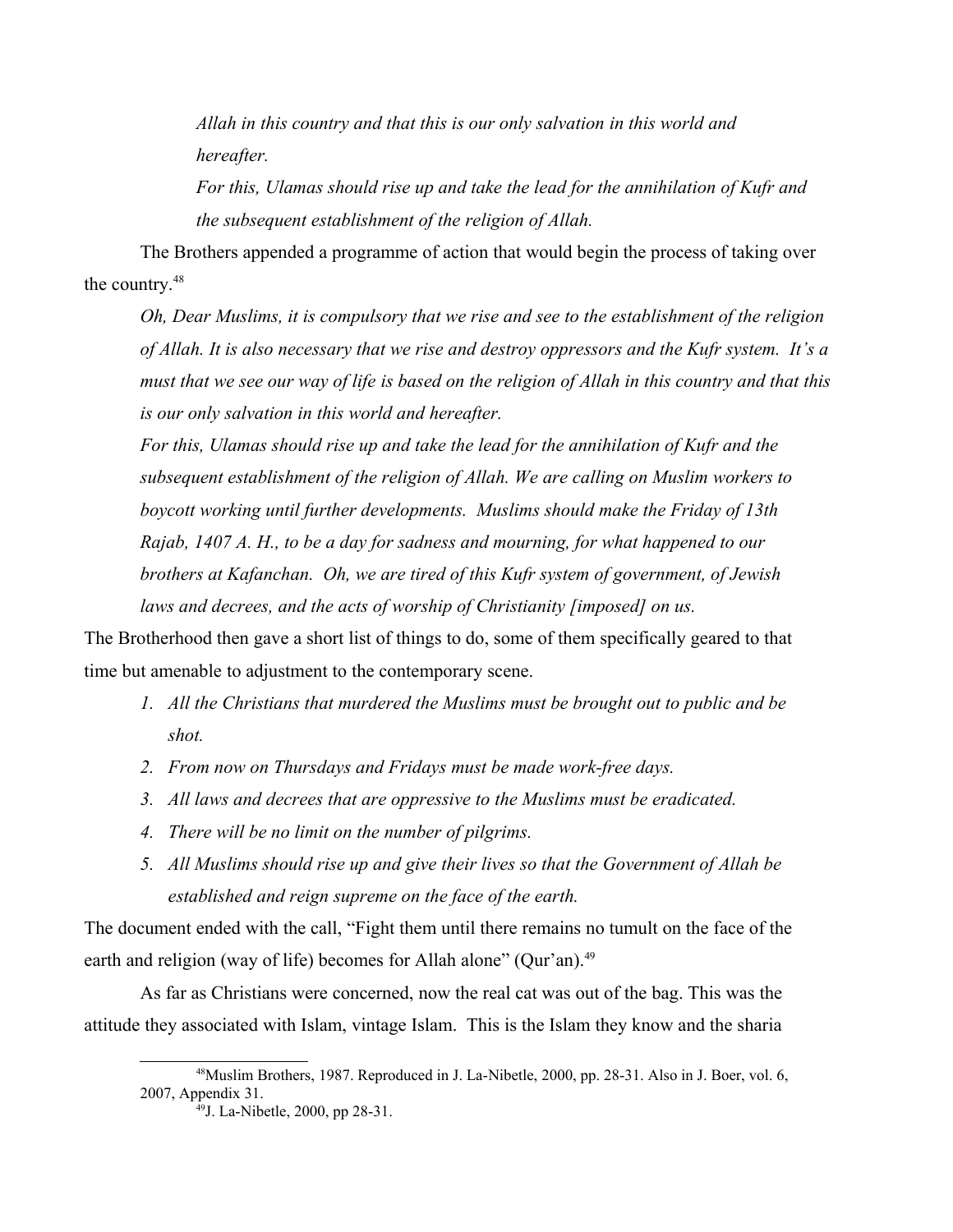they so bitterly oppose. This is where Muslims who cannot understand Christian resistance should look. Here is an important part of the explanation. Especially so, because few *Muslim* voices are heard in Nigeria that publicly renounce that kind of approach.

A shadowy organization with the name "Islamic Liberation Movement" (ILM) boasted the slogan, "Aims: To die in the path of Allah, Our Target" and the motto "And fight them until persecution is no more. But if they desist, let there be no hostility, except against wrongdoers." The organization wrote a threatening letter to then President Babangida, a fellow Muslim, for misinterpreting the riots to enable him to "drink the blood of the Muslims, because you are blood-thirsty, liar and trickish." "You are hereby warned of the danger ahead if Muslims are jailed or killed. You will see with your own eyes that this nation will go up in flames, which will unseat you from the leadership." "We also heard in your speech that the government will compensate the Christians by rebuilding their burnt churches. You are hereby warned to desist from that, because the properties of Nigeria belong to the citizens comprising Muslims and nonbelievers. Muslim money should not be used for building houses or worshipping others besides Allah. Mr. IBB you are warned of the danger ahead if you dare kill any Muslim. We are looking forward for the reaction."<sup>[50](#page-17-0)</sup>

The same ILM wrote threats to various people, including Sheikh Abubakar Gumi, the founder of the Izala Action Group. Here is their undated and unsigned letter:

*Dear Sir,*

*Please find the enclosed copy of IBB's letter and note that we are fully prepared to wage war against you if you dare sit and see Muslims being jailed or killed by the blood-thirsty man called IBB.* 

*We are watching you closely and your life is in danger, unless you act accordingly and seriously to see that the arrested Muslims are released, because they are defending their religion.* 

*We know many of you who worked seriously during the political days for his party and release of thugs. Now you must stand and release the arrested Muslims from this popular killer and deceiver.* 

*We are looking forward towards your action.[51](#page-17-1)*

<span id="page-17-1"></span><span id="page-17-0"></span><sup>&</sup>lt;sup>50</sup>ILM, letter to President Babangida. See brief discussion in J. Boer, 2004, vol. 3, p. 52. 51ILM, letter to Gumi. See brief discussion in J. Boer, 2004, vol. 3, p. 52.